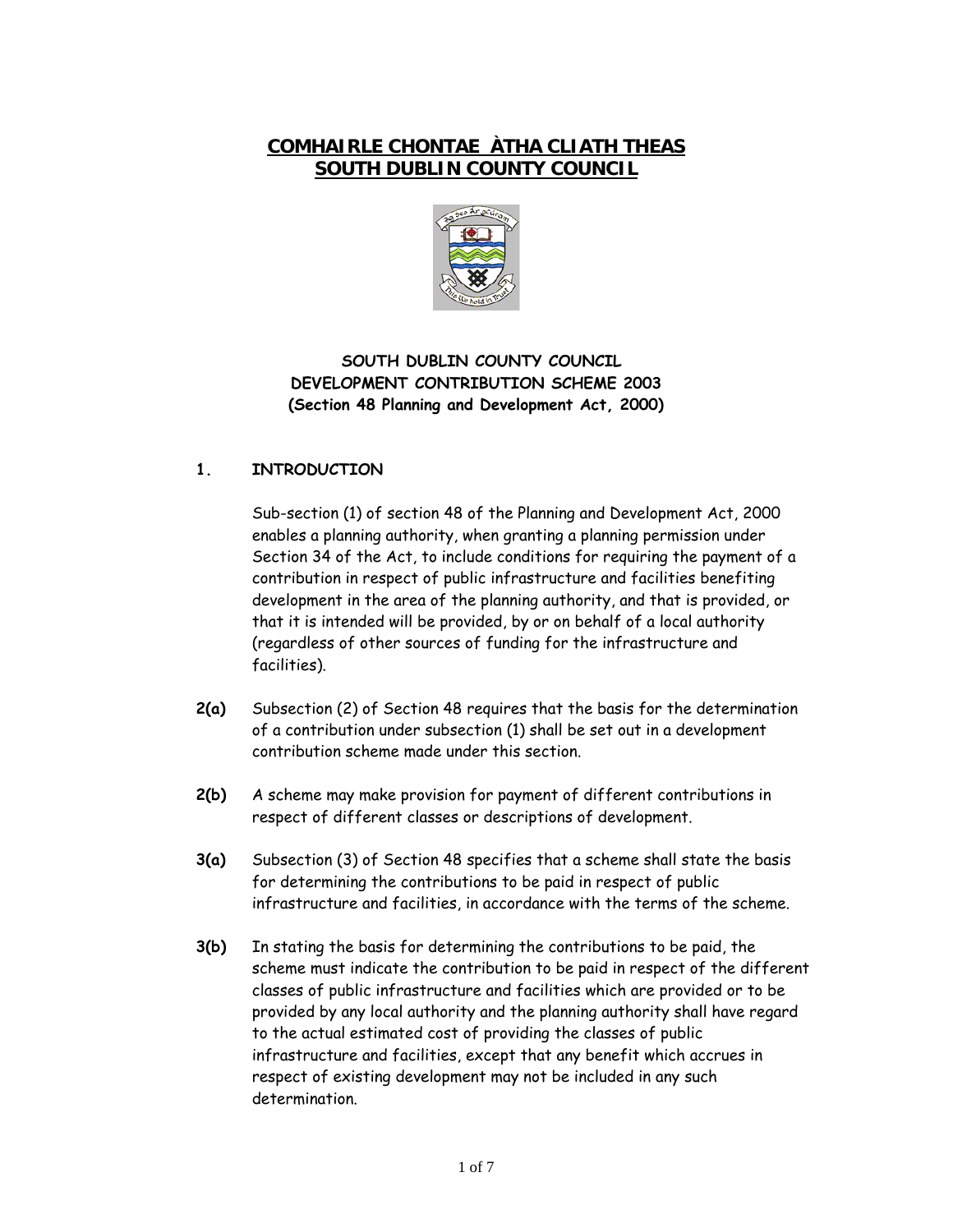- **3(c)** A scheme may allow for the payment of a reduced contribution or no contribution in certain circumstances, in accordance with the provision of the scheme.
- **4.** A planning authority may facilitate the phased payment of contributions under Section 48 of the Planning and Development Act, 2000, and may require the giving of security to ensure payment of contributions.

#### **DEFINITIONS**

- **5(i)** Section 48 of the Planning and Development Act, 2000 ("The Act") gives the following meaning to "public infrastructure and facilities" -
	- **(a)** "the acquisition of land,
	- **(b)** the provision of open spaces, recreational and community facilities and amenities and landscaping works,
	- **(c)** the provision of roads, car parks, car parking places, sewers, waste water and water treatment facilities, drains and watermains,
	- **(d)** the provision of bus corridors and lanes, bus interchange facilities (including car parks for these facilities) infrastructure to facilitate public transport, cycle and pedestrian facilities, and traffic calming measures,
	- **(e)** the refurbishment, upgrading, enlargement or replacement of roads, car parks, car parking spaces, sewers, waste water and water treatment facilities, drains or watermains, and
	- **(f)** any matters ancillary to paragraphs (a) to (e)".
- **5(ii)** "scheme" means a development contribution scheme made under Section 48 of the Act.

#### **BASIS FOR DETERMINATION OF CONTRIBUTION**

- **6.** The basis for determination of a contribution under the South Dublin County Council Development Contribution Scheme 2003 ("the Scheme") is as follows:-
	- **(i)** the amount of the costs (inclusive of land acquisition) which are attributable, in the years to 2009 to the four classes of public infrastructure and facilities (listed in the table at 9 below). These costs are given in Table A which is annexed to this Scheme.
	- **(ii)** The aggregated floor areas in square metres of projected development, in the years to 2009, in each of the classes or descriptions of development, namely, residential class and industrial/commercial class. These floor areas are given in Table B which is annexed to this Scheme.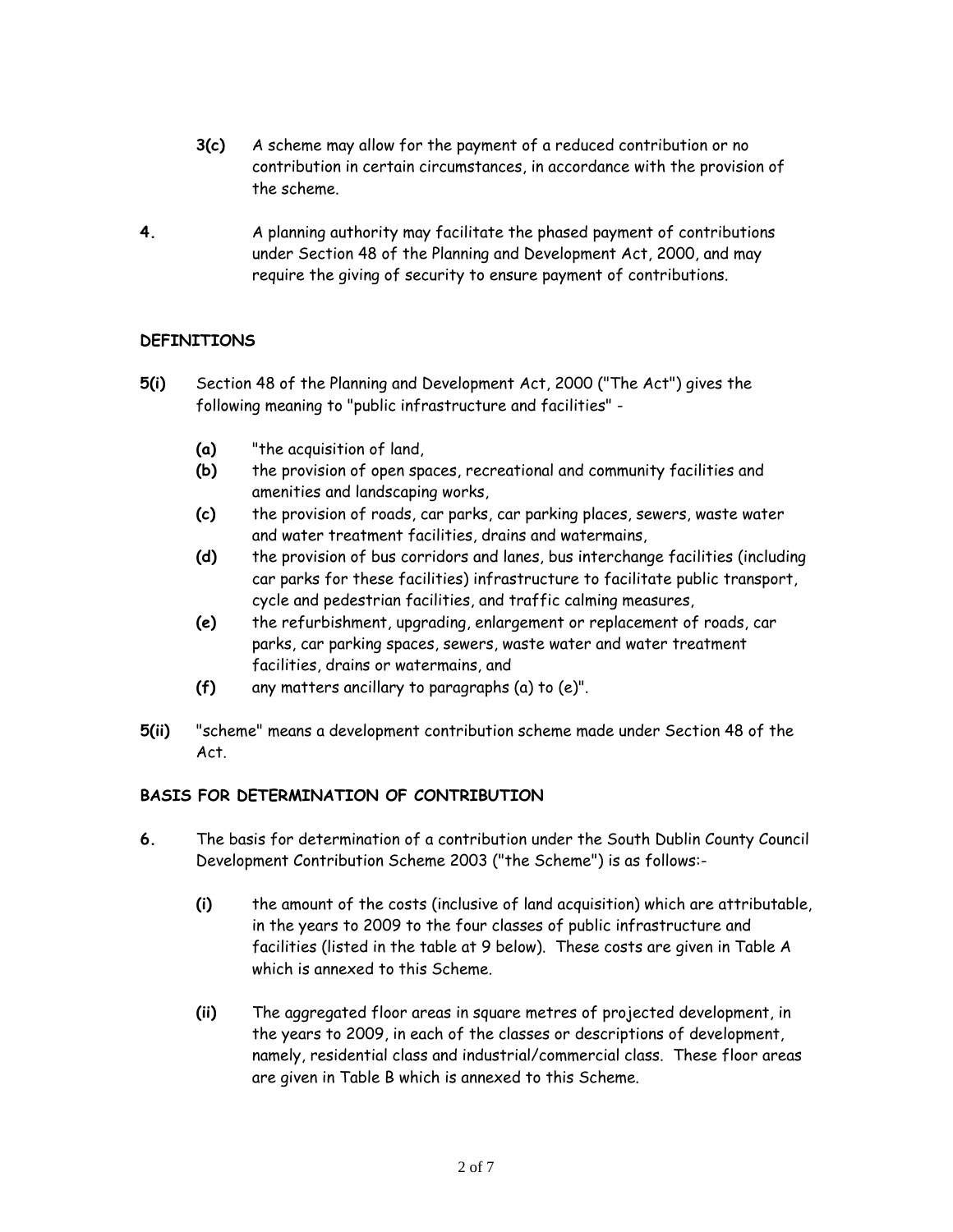**(iii)** The contribution for new developments is calculated by dividing the total project costs for inclusion in the Scheme, by the projected development for the Council area. The contribution for residential development is expressed in units, while the contribution for non-residential development is expressed in an amount per square metre.

#### **DEVELOPMENT CONTRIBUTION SCHEME**

- **7.** This South Dublin County Council Development Contribution Scheme 2003 ("the Scheme") is made under Section 48 of the Planning and Development Act, 2000 ("the Act").
- **8.** Under the Scheme, South Dublin County Council will, when granting a planning permission under Section 34 of the Act, include conditions for requiring the payment of a contribution (the amount of which is indicated below under the heading Level of Contribution) in respect of public infrastructure and facilities benefiting development in the County of South Dublin and that is provided, or that it is intended will be provided, by or on behalf of South Dublin County Council, (regardless of other sources of funding for the infrastructure and facilities).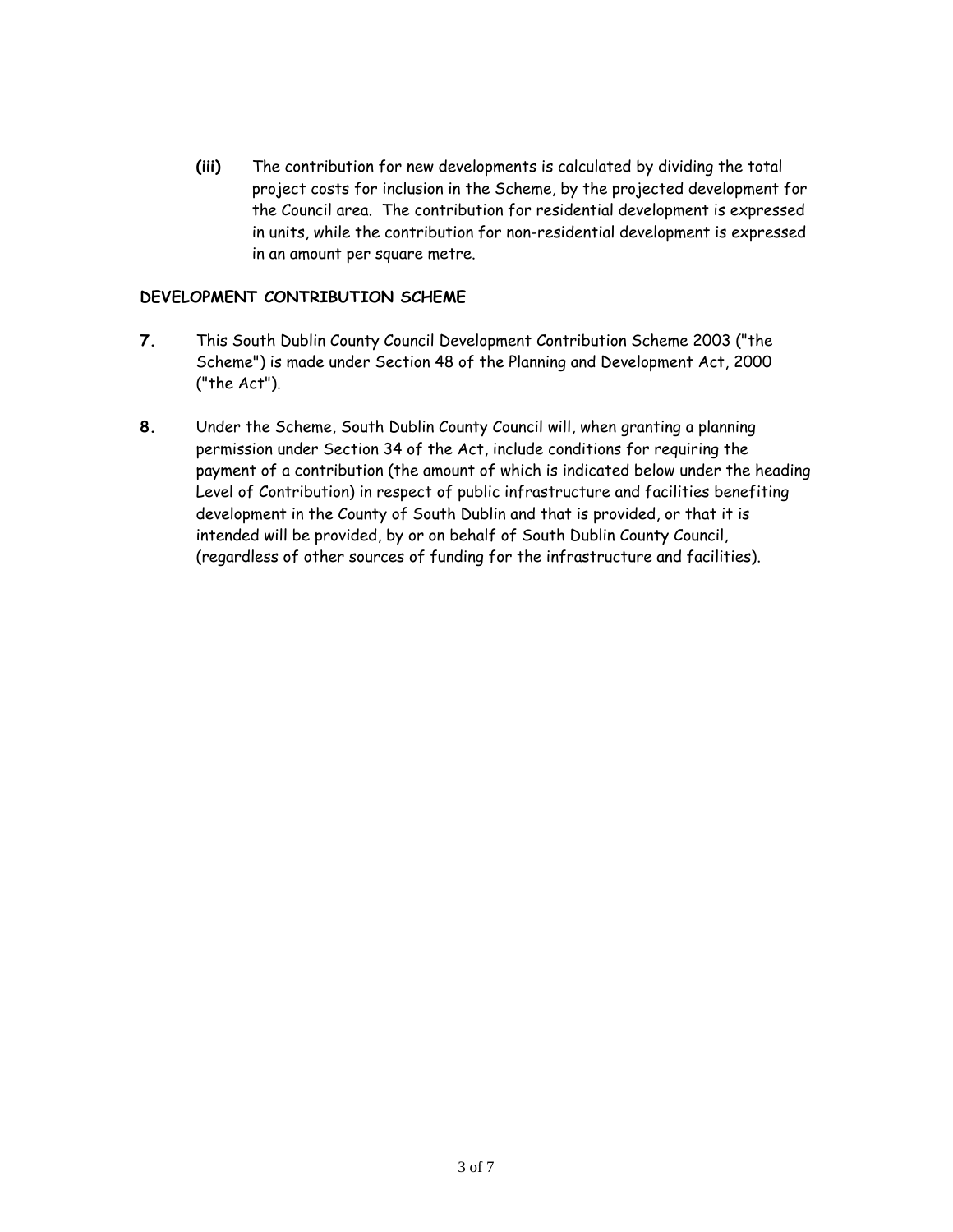#### **LEVEL OF CONTRIBUTION**

**9.** Under the Scheme, the contributions to be paid (except where an Exemption or Reduction applies, see below) in respect of the different classes of public infrastructure and facilities are as follows:-

| <b>Class of Public</b><br>Infrastructural | $\epsilon$ per unit of<br>Residential | $\epsilon$ per unit of<br>Residential | $\epsilon$ per metre square<br>of Industrial/ |
|-------------------------------------------|---------------------------------------|---------------------------------------|-----------------------------------------------|
| Development                               | Development of                        | Development of                        | Commercial class                              |
|                                           | 2 bedroom or                          | 1 bedroom                             | of Development                                |
|                                           | more                                  |                                       |                                               |
|                                           | €                                     | €                                     | €                                             |
| Class 1<br>Roads                          | 4,980                                 | 2,490                                 | 37.35                                         |
| Class 2<br>Water &                        | 2,670                                 | 1,335                                 | 20.04                                         |
| Drainage                                  |                                       |                                       |                                               |
| Class 3                                   | 1,220                                 | 610                                   | 9.15                                          |
| Community                                 |                                       |                                       |                                               |
| Class 4                                   |                                       |                                       |                                               |
| Parks and                                 | 1,130                                 | 565                                   | 8.46                                          |
| <b>Open Space</b>                         |                                       |                                       |                                               |
|                                           |                                       |                                       |                                               |
| Total of                                  | €10,000                               | €5,000                                | €75.00                                        |
| <b>Contribution Payable</b>               |                                       |                                       |                                               |

**NOTE I:** These rates of contribution shall be updated effective from January 1st each year during the life of the Scheme in accordance with the Tender Price Index. (See Article 12 of the Scheme below).

**NOTE 2:** The floor area of proposed development shall be calculated as the gross floor area. This means the gross floor area determined from the external dimensions of the proposed buildings, including the gross floor area of each floor including mezannine floors.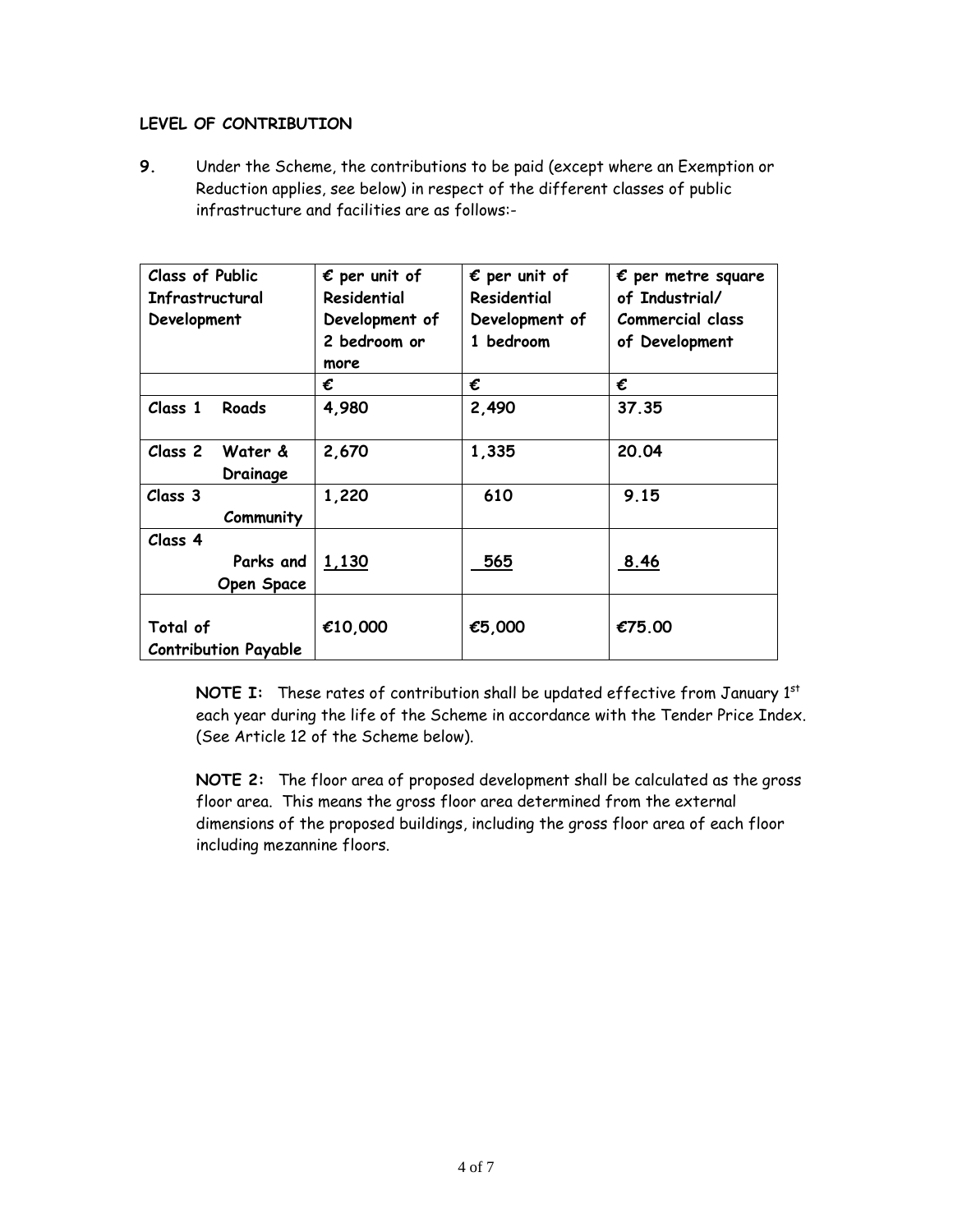## **10. EXEMPTIONS AND REDUCTIONS**

The following categories of development will be exempted from the requirement to pay development contributions under the Scheme:

- House extensions
- Registered charitable institutions
- Replacement dwelling on previously fully serviced sites
- Primary schools, Voluntary non-profit making clubs and similar community facilities/centers, youth centers and similar non-commercial community related developments with a commercial element, to be exempt from assessment for financial contributions.
- Post primary school development shall be liable to pay development contributions at 50% of the standard rate (€37.50 per metre square) which applies to industrial/commercial development.
- Open storage/Hard surface commercial space development shall be liable for development contribution at one third of the rate.
- Developments for which public piped sewerage services are unavailable will be exempted from half of the contribution amount attributable to the water and drainage class of public infrastructure and facilities
- The standard level of industrial/commercial development contributions will apply to proposed development of crèche/childcare facilities except in the case of the amount attributable to Roads infrastructural facilities, where the amount levied will be 50% of the standard rate i.e. €18.66 per metre square.
- Social and Affordable housing units, including those which are provided in accordance with an agreement made under Part V of the Act (as amended under the Planning & Development (Amendment) Act, 2002) or which are provided by a voluntary or co-operative housing body, which is recognised as such by the Council.
- Voluntary non-profit making clubs and similar community facilities/centres, youth centres and similar non-commercial community related developments with a commercial element, to be exempt from assessment for contributions.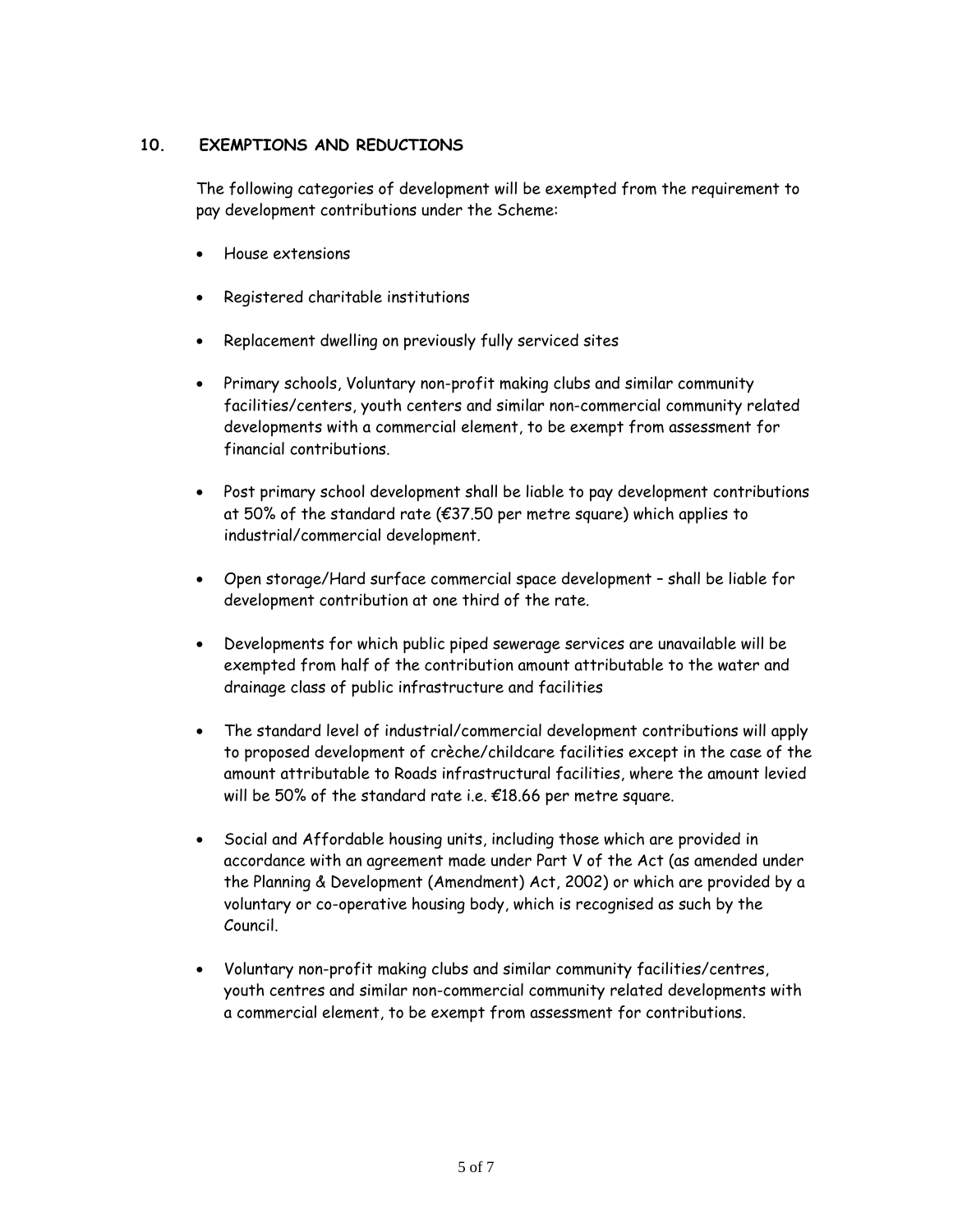#### **PAYMENT OF CONTRIBUTION**

- **11,** Conditions requiring payment of the contributions provided for in the Scheme will be imposed in all decisions to grant planning permissions made following the making of the Scheme by the Council.
- **12.** The contributions under the Scheme shall be payable prior to commencement of development or as otherwise agreed by the Council. Contributions shall be payable at the index adjusted rate pertaining to the year in which implementation of the planning permission is commenced, as provided for in the Note I to the table at Article 9 above.
- **13.** The Council may facilitate the phased payment of contributions payable under the Scheme, and the Council may require the giving of security to ensure payment of contributions.

#### **APPEAL TO AN BORD PLEANĀLA ("the Board")**

**14.** An appeal may be brought to the Board where the applicant for planning permission under Section 34 of the Act considers that the terms of the Scheme have not been properly applied in respect of any conditions laid down by the Council.

#### **REVIEW OF SCHEME**

**15.** The Scheme may be reviewed from time to time by the Council having regard to circumstances prevailing at the time. After a review of the Scheme, a new Scheme may be made. The cut-off year for the Scheme (unless a new Scheme is made before then) is 2009. A new Scheme will be made by then at the latest.

#### **SPECIAL DEVELOPMENT CONTRIBUTIONS**

- **16.** A special development contribution may be imposed under Section 48 of the Act where exceptional costs not covered by the South Dublin County Council Development Contribution Scheme 2003 are incurred by the Council in the provision of a specific public infrastructure or facility. (The particular works will be specified in the planning conditions when special development contributions are levied). Only developments that will benefit from the public infrastructure or facility in question will be liable to pay the special development contribution. Conditions imposing special contributions may be appealed to An Bord Pleanāla.
- **17. This Scheme is effective in respect of decisions granted from 1st January 2004.**